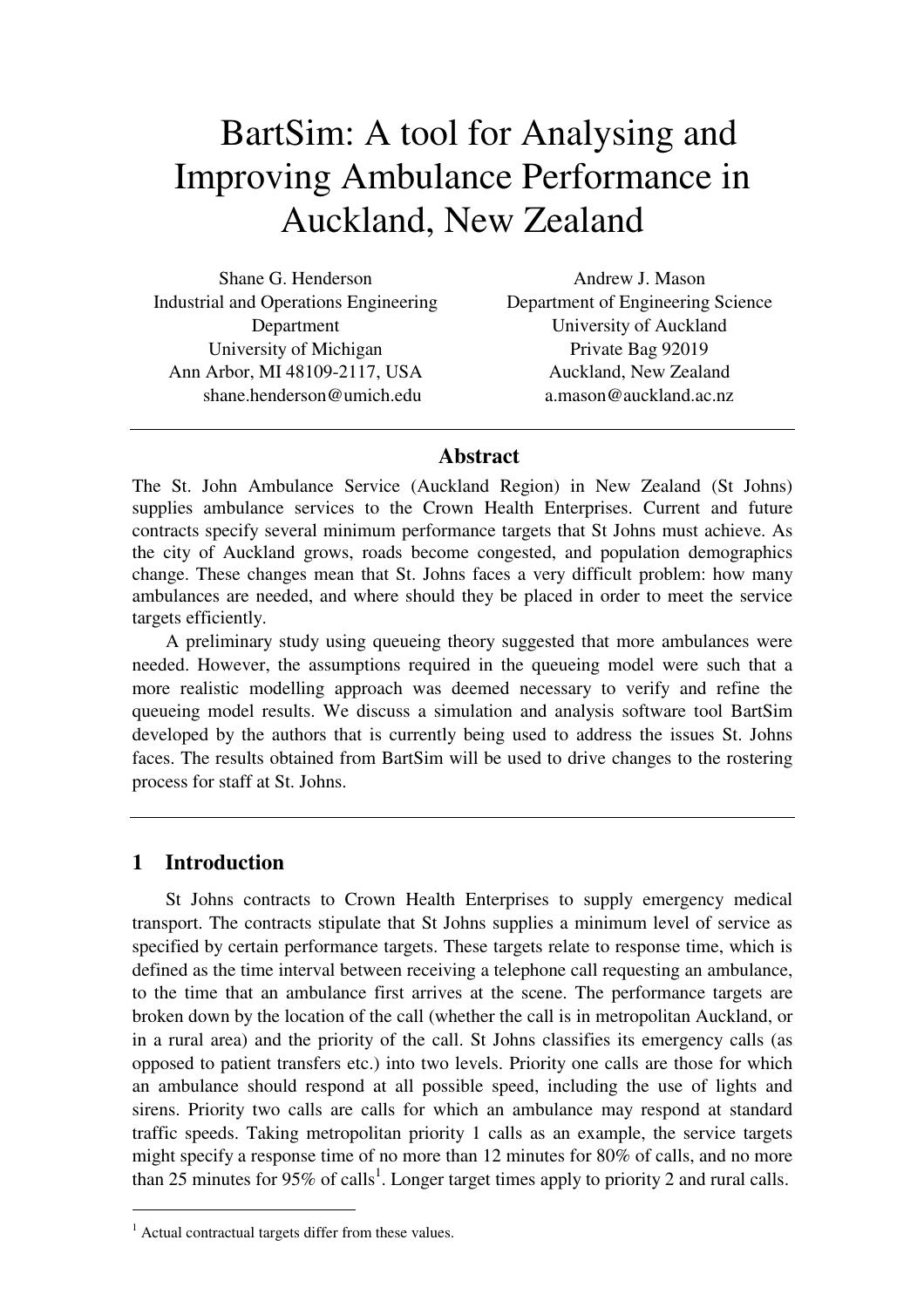St Johns uses a computer-aided dispatch (CAD) system that logs information in a database on every call that they receive. The database then enables St Johns to prepare monthly reports that describe how well they meet their performance targets. Recent reports indicate that St Johns is finding it more and more difficult to meet its contractual targets. It is believed that this trend is primarily due to increasing congestion on Auckland roads.

Clearly, there is a need for a planning tool that can assist St Johns in determining how to allocate their ambulances and staff to the various stations around Auckland, and what shifts these staff should then operate at these stations. This work focuses on the first problem; the shift generation and rostering problem is ongoing work.

The emergency service location problem has been extensively studied, and the literature on this subject is vast. An excellent entry point is Swersey (1994).

In Section 1 we introduce the process that is followed whenever a new call arrives. We first approached the St. Johns problem through a queueing analysis, and this is discussed in Section 2. Section 3 discusses the simulation model underlying BartSim, and in Section 4 we introduce BartSim itself, and cover some of its analysis capabilities.

For further details on BartSim, please visit the BartSim web site BartSim (1999).

### **1 The Dispatch Process**

Figure 1 shows the process that occurs when a call arrives at St Johns. Staff in the control room identify the closest available ambulance (i.e., an ambulance either idle at its base station or returning from a previous job) and dispatch this vehicle to the scene. After initial treatment at the scene, the ambulance typically transports the patient to a

hospital, performs a 'handover' to hospital staff, and then returns to its base station. Where transport is not required, the ambulance returns directly to its base. In either case, the vehicle is considered available to receive calls as soon as it begins returning to base.

Figure 1 shows the two times of most interest in a call response. T8 is the contractual response time discussed earlier, while T8+T9 is the service time for a call. These times were used in the formulation of a queuing model approximation of the process.

## **2 Queueing Model**

The queueing model presented in this section was an attempt to obtain a first approximation to the required number of ambulances at each of the 16 ambulance bases currently operated by St Johns.

Consider one of the 16 ambulance bases operated by St Johns in the



*Ambulance waiting at station*

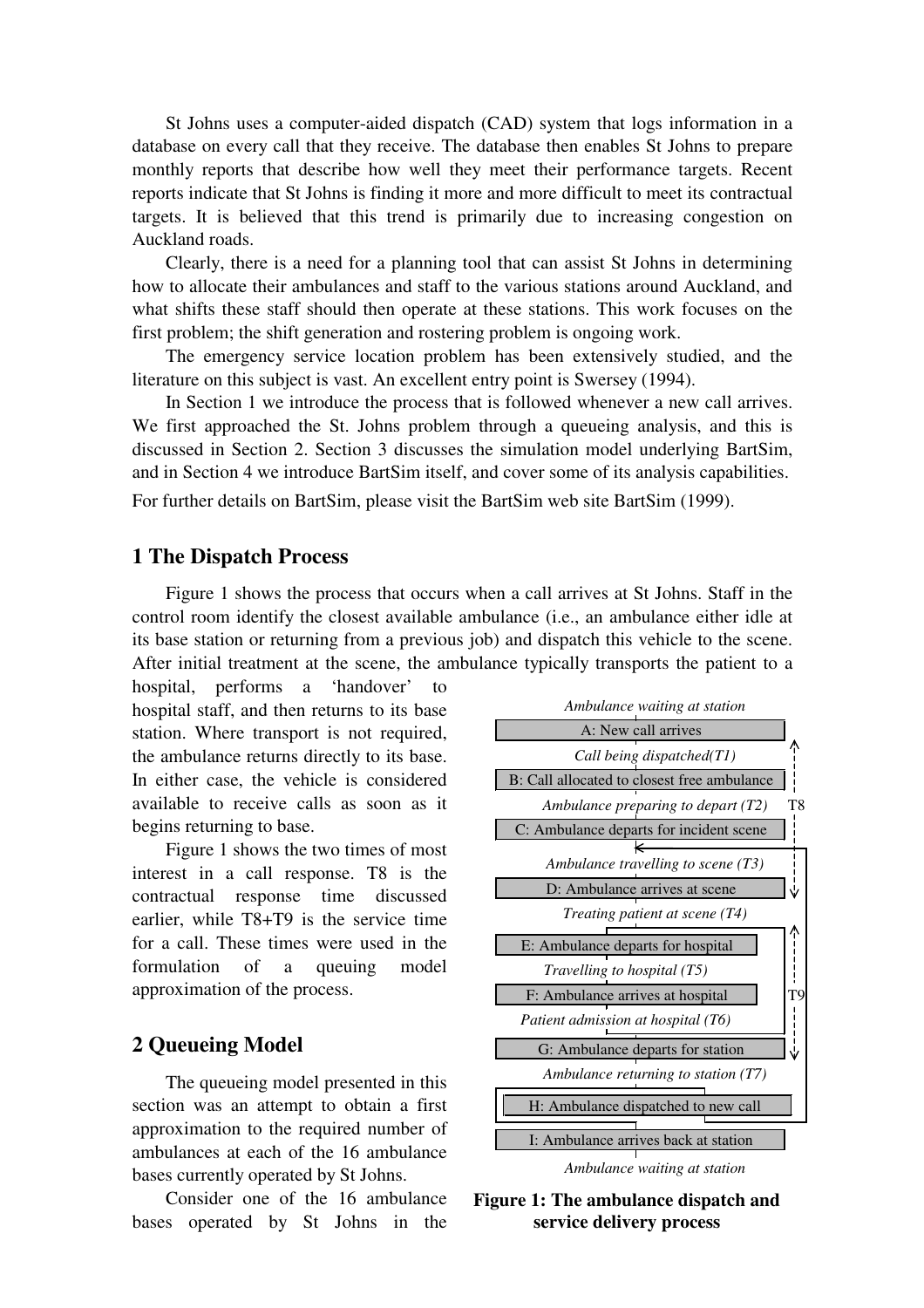Auckland region. We will assume that the ambulance base serves calls within the local area, and does not send ambulances to help relieve demand in adjacent areas. We can then study the base in isolation, effectively ignoring the interactions that result from ambulances being sent to other areas. We will discuss how reasonable this "locality assumption" is later in this section.

We further assume that when no ambulance is available at the base when a call arrives, an ambulance from some other location handles the call. This is, in fact, what happens in reality.

We consider periods such as morning rush, evening rush, and weekend nights (for example) separately, because the call arrival rates and service times can vary considerably. The service time variation is primarily due to traffic.

With the above assumptions in place, it is possible to model the number of active calls (the number of calls to which an ambulance has been assigned) using an M/G/ $\infty$ queueing model. This model has been previously studied in conjunction with emergency service provisioning (Bell and Allen 1969, Fitzsimmons 1973).

The M/G/∞ model assumes a Poisson call arrival process, i.i.d. service times and an infinite number of servers. The infinite number of servers results from our assumption that calls that cannot be handled from the local base are handled by ambulances stationed elsewhere.

The arrival rate  $\lambda$  is easily calculated from the data available to us as the ratio of the number of calls that arrive to the total observation time. Calculating a mean service time  $\mu^{-1}$  is more problematical, due to the fact that ambulances may answer calls from locations other than the base if, for example, they are returning to base after completing another callout. We took a call service time to be the time interval T8+T9 from when an ambulance was dispatched, to the time the ambulance became free, either by completing treatment of the patient at the scene with no patient transport, or by completing transport of the patient to a health facility. Note that the service time does not include a time component allowing the ambulance to return to base.

We were then in a position to compute the steady-state probability  $p_n$  that *n* ambulances (both based at the station, or based elsewhere) are busy via

$$
p_n=\frac{e^{-\rho}\rho^n}{n!},
$$

where  $\rho = \lambda/\mu$ . The number of ambulances required at the station is then computed as follows.

Suppose we are considering the requirement that 80% of priority one calls are reached within 10 minutes. We first calculate the proportion, *r* say, of calls that are more than T8>10 minutes travel time away from the station. (We assumed some typical values for T1 and T2.) Assuming that an ambulance responds from the ambulance base (a strong assumption), it follows that there is no way to reach these calls within the 10 minute timeframe. Now, let us assume that the only way to answer a call that is within the 10 minute radius on time is if an ambulance is available when the call comes in. If there are N ambulances at the base, then the probability  $q_N$  say that an ambulance cannot immediately respond to the call is

$$
q_N = p_N + p_{N+1} + \dots = 1 - \sum_{k < N} p_k.
$$

This quantity is easily computed in a spreadsheet, and then we choose the minimum value *N* so that

$$
r + (1 - r) q_N < 20\%.
$$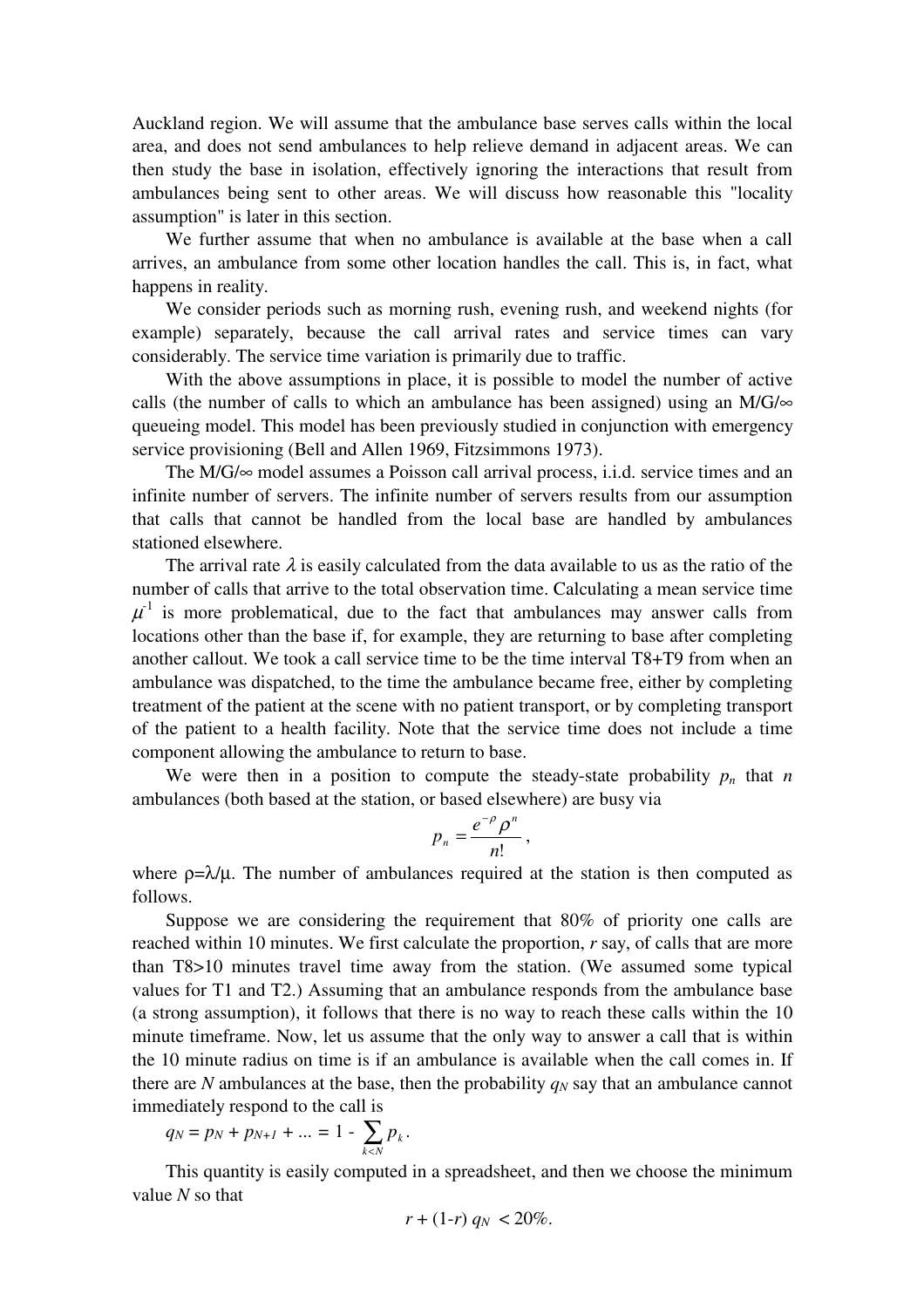This calculation can be repeated to determine the minimum number of ambulances required to meet the other service requirements.

The results of these calculations indicated that St Johns needed more ambulances at several of their stations to meet their contractual requirements. However, because of the many assumptions implicit in the above model, we were not confident in the actual numbers suggested by the queueing model. In particular, the assumption that calls are answered from the base is a very strong one that is not supported by the data. In reality, the proportion of calls that are answered from the base is substantially less than 50%. Furthermore, St Johns has noted that during busy periods, ambulances are redirected throughout the Auckland region and do not remain close to their base. Therefore, the locality assumption mentioned earlier is, at best, only approximately satisfied. It was therefore necessary to develop a more realistic representation of ambulance operations to better gauge the required number of ambulances at the various bases.

#### **3 The Simulation Model**

The simulation model is written using a high-level programming language and not specialist simulation software. Real calls are fed through the simulation (rather than artificially generated calls), and ambulances are routed using a travel model adapted from data provided by the Auckland Regional Council (part of Auckland's local government). Each of these aspects of the simulation is now discussed in more detail.

We decided not to use an "off-the-shelf" package for simulating St Johns operations for several reasons. First was the logical complexity of the decisions that had to be made within the model. For example, the dispatcher may redirect an ambulance that is responding to a priority 2 call to a priority 1 call. Such a decision requires detailed knowledge of travel times, ambulance locations and so forth. This decision is far easier to code using custom software in a high-level language than standard simulation packages. The second reason was speed. The simulation must be very fast to facilitate the large amount of what-if analysis that needs to be done. Thirdly, we required specialised spatial analysis tools to visualise both the underlying calls data and the simulation results. To achieve these goals, we coded the simulation in C, and embedded the simulation program within a Microsoft Visual C++ application to provide a userfriendly interface.

We are very lucky in that an enormous amount of historical data (nearly several years' worth) is at our disposal . We have used this data by running trace-driven simulations, i.e., the calls that we simulate are real calls that are read in from a stored file. The data we use from each call are call arrival time, call priority, call location, time spent by an ambulance at the scene, destination to which the patient was transported (if any) and time spent at the destination. The use of this historical data obviates the need to develop a statistical model for generating calls. This is a decisive advantage, as the correlation structure of calls, both temporally and spatially, is undoubtedly complex.

If we wish to use BartSim for long-range planning (say greater than 2 years into the future), we might be more wary about using historical data, because the existing data may not be representative of conditions in the future. In such a case, one might want to use an approach similar to that used in the development of the UNOS Liver Allocation Model (Pritsker 1998). That model uses non-homogeneous Poisson processes to generate "arrival times", and other information about the "arrival" is obtained through a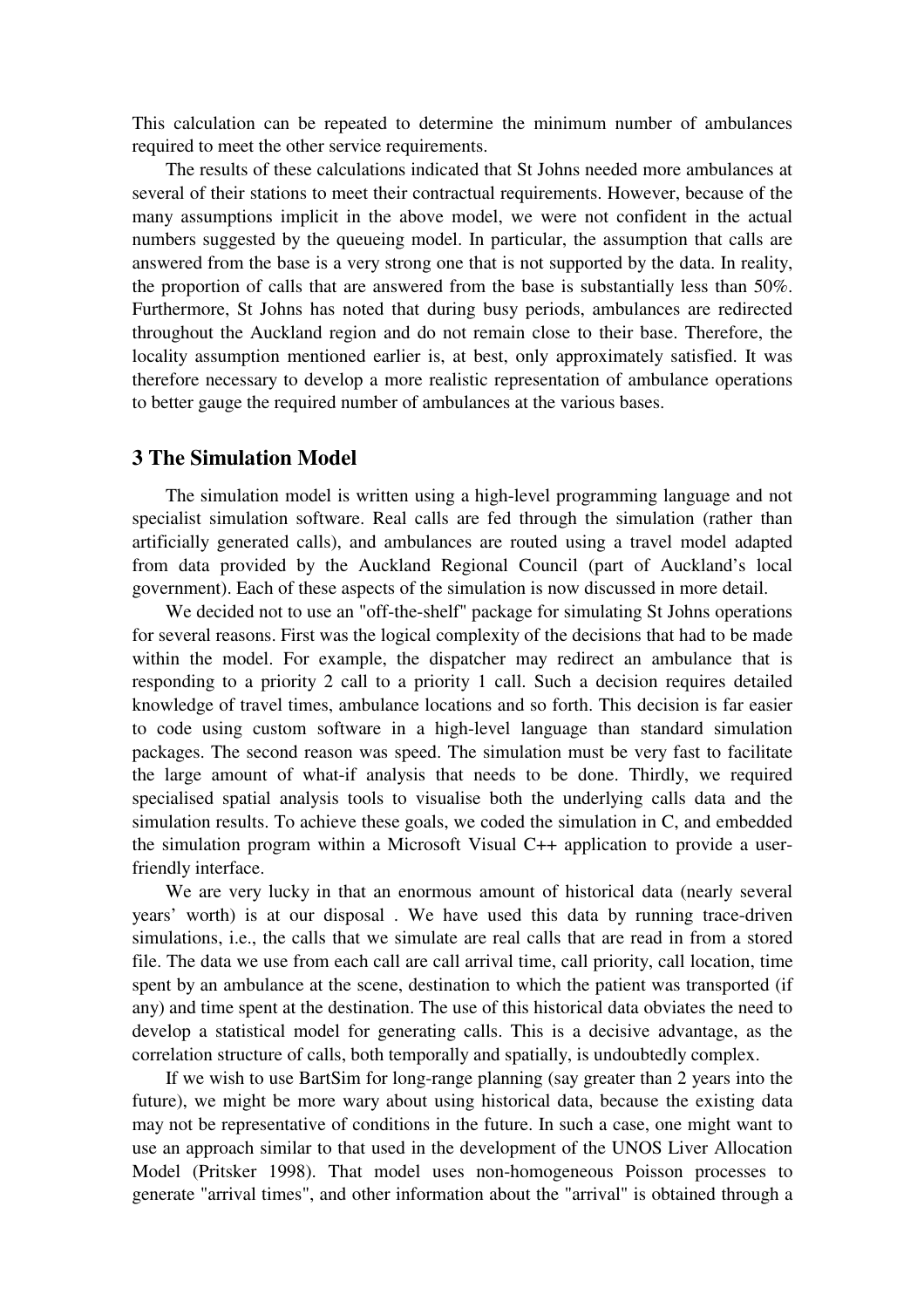bootstrapping procedure. See p. 133 of Bratley, Fox and Schrage (1987) for further discussion of issues relating to the direct use of historical data.

A vital component of the simulation is a travel time model that computes travel times between any pair of locations in Auckland at any time. This model is based on an Auckland Regional Council road network model that supplies both road layout information and travel times along roads (arcs) at various times of the day, including the morning and evening rushes.

We could use this model to compute dynamic shortest paths for ambulances based on time-dependent travel times, but this would be a formidable computation, and would slow down the simulation. As a reasonable approximation, we instead pre-compute shortest paths from all possible sources to all possible destinations under a given set of travel times. (Note that for this calculation, we remove nodes from the network that define only road positions and not road intersections where decisions can be made.) Time-dependent travel times are then calculated during the simulation by using timedependent travel time data on the fixed shortest paths. The model allows entry to and exit from the road network at all non-motorway nodes; an 'off-network' speed is used for travel while entering or exiting the network.

When an ambulance is responding to a priority one call, it travels at "lights and sirens" speed. We have captured this effect within the simulation using a multiplicative factor to decrease travel times from more standard travel speeds. This factor was fitted to data available in the database. We are currently exploring other improvements to the modelling of lights and sirens speed.

Ambulance availability is specified in terms of when and where an ambulance is to be brought into operation, and when it is to be removed from circulation. This allows shifts to be effectively captured, along with (for example) lunch breaks that must be held at the ambulance's base and have a certain minimum duration.

## **4 BartSim**

BartSim consists of the simulation program itself, the travel model, and spatial analysis tools. The simulation and travel models have been outlined in the previous section. In this section we attempt to give some idea of how BartSim assists in determining ambulance allocations to stations and times. In particular, we focus on the analysis capabilities of BartSim.

It is possible to run BartSim and see ambulance operations unfolding on the screen. In particular, one sees ambulances travelling along the road network to and from calls. As calls arrive, they are plotted on the screen in a colour indicating their priority. As calls are assigned to an ambulance, the calls change colour, indicating that they are being served. This animation is extremely useful for verification and validation purposes, and for visualising St Johns operations.

However, when one wishes to collect performance measures, the animation is an unnecessary overhead. In this case, animation is turned off, and the simulation proceeds without graphical feedback.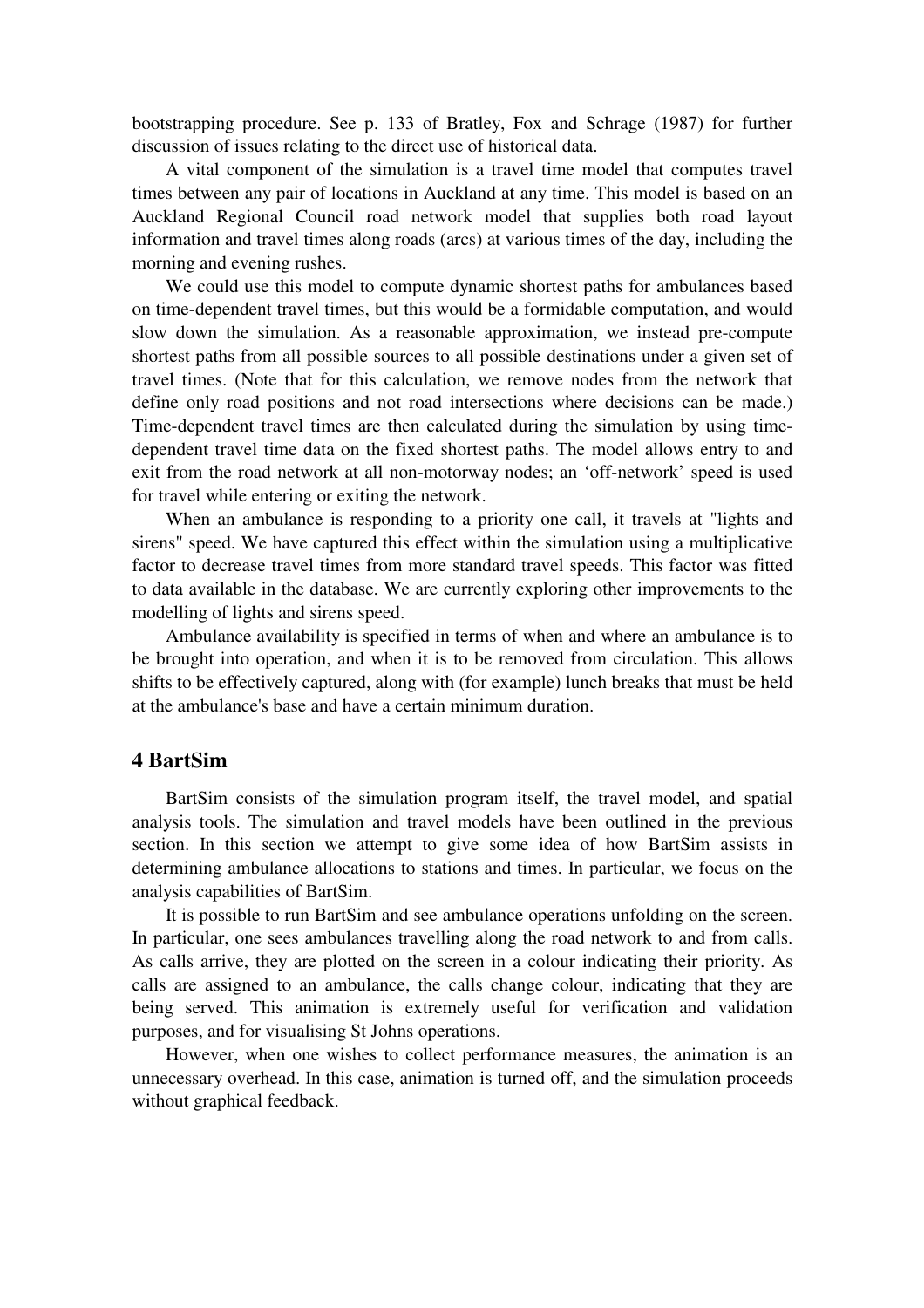

**Figure 2: Example of a Response Time Performance Plot from BartSim.** Each point in the plot shows the location of an emergency incident, with the point's shading indicating how long the ambulance took to reach this incident. This plot shows results for simulated calls with artificially reduced vehicle counts, not actual data.



**Figure 3: Plot of the "reach" of a single station during the late morning/early afternoon period on weekdays.** The calls have been randomly generated.

We record the response time performance on every call, so that a call can be classified as to which performance targets have been met. These "micro-statistics" may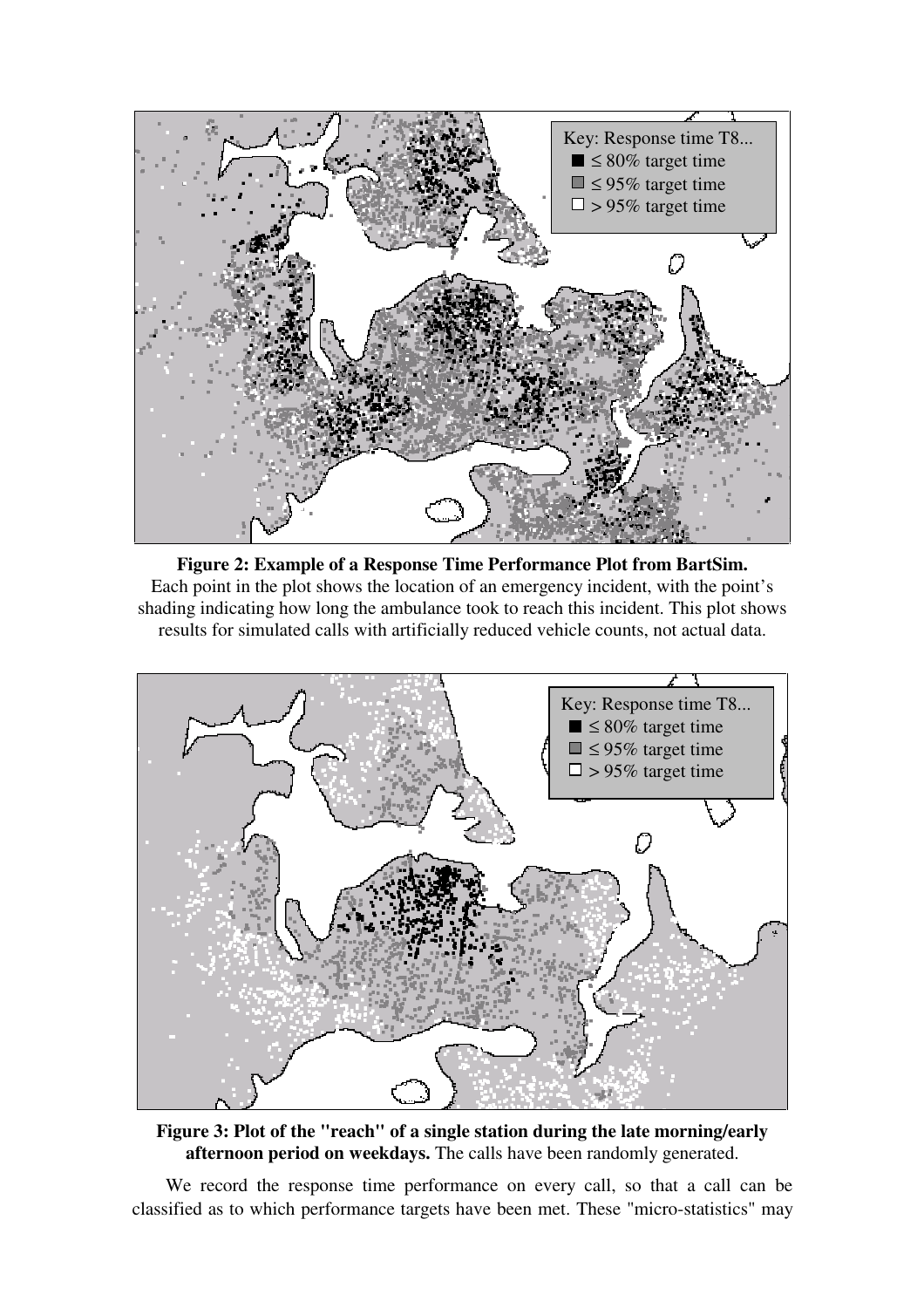

**Figure 4: Filter applied to results to identify performance in the city centre.** This plot shows simulated results for artificially reduced vehicle counts, not actual data.

be aggregated into response time performance within every suburb of Auckland, within every half hour of the week. If a run consists of multiple weeks (the runs are usually one to 9 months in duration), then results in the same time period in different weeks are accumulated together. Statistics are also collected on ambulance utilisation.

By recording the response time performance on every call, we can generate plots such as that given in Figure 2. These allow us to visually identify localised areas of poor performance where many of the calls have large response times. This is a very powerful capability that we have found extremely useful.

By tailoring the allocation of ambulances to stations, one can use this tool to advantage. In particular, during periods of low call demand, a few stations cover the entire Auckland region. We can identify the "reach" of these stations by producing plots like that of Figure 3. In this plot, we have placed a large number of ambulances at only one station. The number of ambulances is chosen so that no queueing for ambulances occurs, and so we identify the station's coverage area. By repeating such plots for several stations, we can identify a suitable subset of stations that may be used to cover Auckland during off-period times.

We may filter the calls, so that one can "zoom in" on a particular area of Auckland, or a particular time, or both. The performance measures for the time and area of interest are then calculated, allowing one to, for example, identify response time performance for say, centrally located calls. A sample screenshot of such an analysis is given in Figure 4. The small window in the upper-right corner contains detailed information on contractual target performance for a case where ambulance allocation is too light, so that targets are not met.